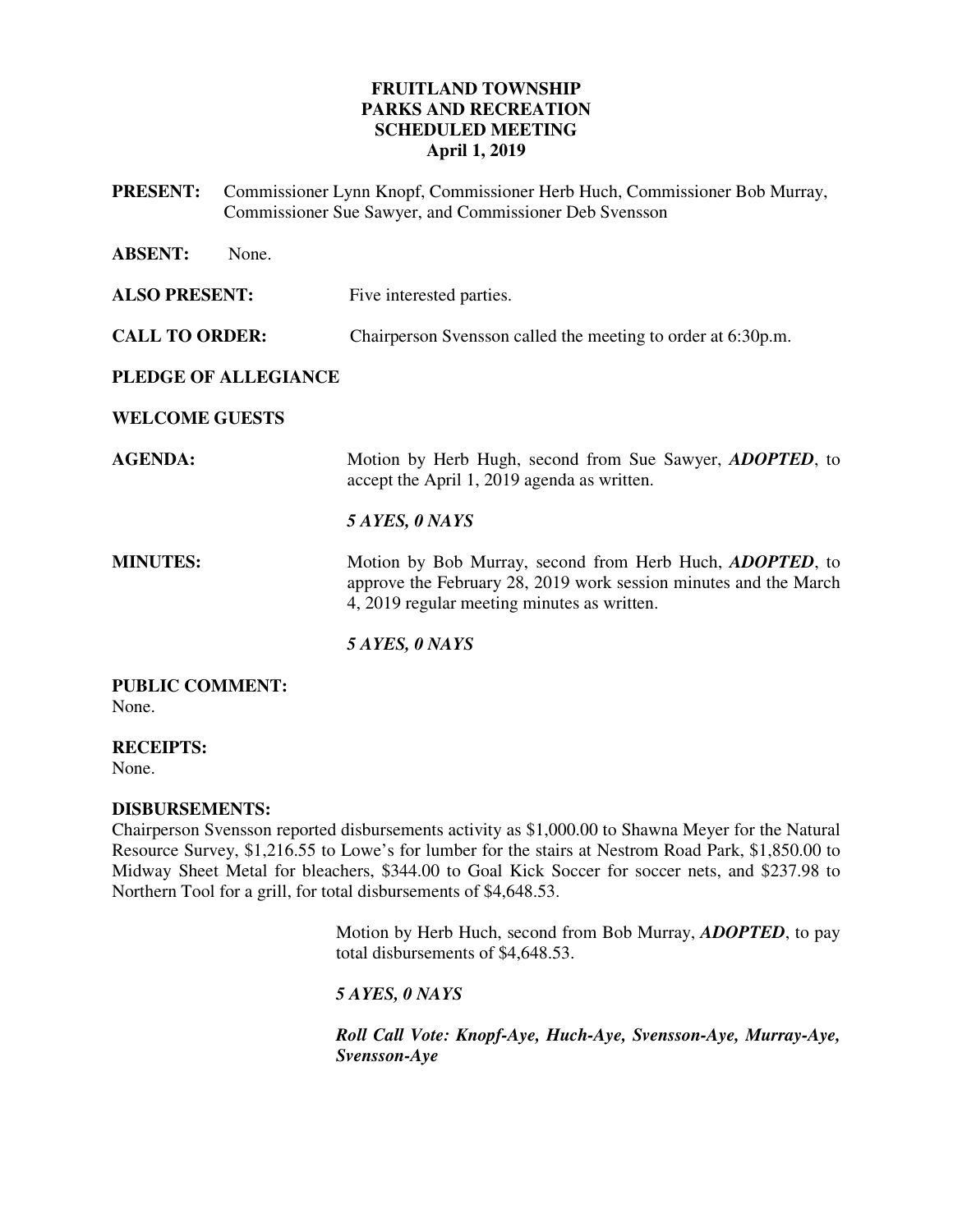#### **PARKS AND RECREATION COMMISSION April 1, 2019 Page 2 of 5**

### **UNFINISHED BUSINESS:**

### **1. Acknowledgement of 2019-2020 budget**

Chairperson Svensson reported that with the exception of Sports N Shorts and the playground, the budget was approved. She added that \$1,500.00 was given for Sports N Shorts and \$17,500.00 was given for playground equipment. Commissioner Knopf questioned what the objection was for Sports N Shorts, and Chairperson Svensson stated that it was the same argument of not enough Fruitland Township residents using the program. Chairperson Svensson stated that this may be going off hearsay rather than actual data, and that it would be good to gather data from the program to back up their findings.

### **2. Potential work session to walk Nestrom Park for assessment and plan timeline for improvements**

There was no opposition from any commissioners to have a work session to do a walk-through of the park.

> Motion by Sue Sawyer, second from Herb Huch, *ADOPTED*, to schedule a work session to do a walk-through of Nestrom Road Park.

## *5 AYES, 0 NAYS*

## **3. Informational mailing to residents**

Chairperson Svensson reported that they will determine what information to send out to residents and will discuss this topic at their next work session. Recording Secretary Mary Mansfield mentioned that there have been quite a few calls coming into the Township Hall regarding the Disc Golf Course and what is happening with the closure, and that Supervisor Jeske said that it would be a good idea to put something in the E-News mailing in regards to the closure. Chairperson Svensson asked if the office staff could record the number of calls coming in, including names and numbers of individuals. More details regarding the communication of the closure will be discussed at the work session.

### **4. Completion of the steps and bleachers**

Commissioner Murray stated that he received the lumber delivery and everything was accounted for with the exception of being short spindles. He added that they would be receiving those as well.

Chairperson Svensson asked the commissioners to start keeping track of all extra hours they work on projects outside of the realm of their positions. She added that if this number is large enough, they may be able to request more hours from the Township Maintenance Supervisor in the next budget.

Commissioner Murray stated that when he came to the Township Hall last week, he discussed the bleachers being in incorrect places and that he would like to see them moved. He added that the Maintenance Supervisor moved the bleachers without him asking and that they are now in the correct placement. Commissioner Huch added that the metal to complete the work on the bleachers will be here soon.

Chairperson Svensson stated that she would like to send thank you cards to volunteers. Commissioner Knopf added that all volunteers should be filling out waivers.

Recording Secretary Mary Mansfield mentioned the Parks and Recreation portion of the Fruitland Township website, adding that there is a section for volunteers with numbers of past commissioners to contact for different projects. Chairperson Svensson stated that it is okay to take this information off of the website, adding that the commissioners will discuss what they would like to have on the page at their work session.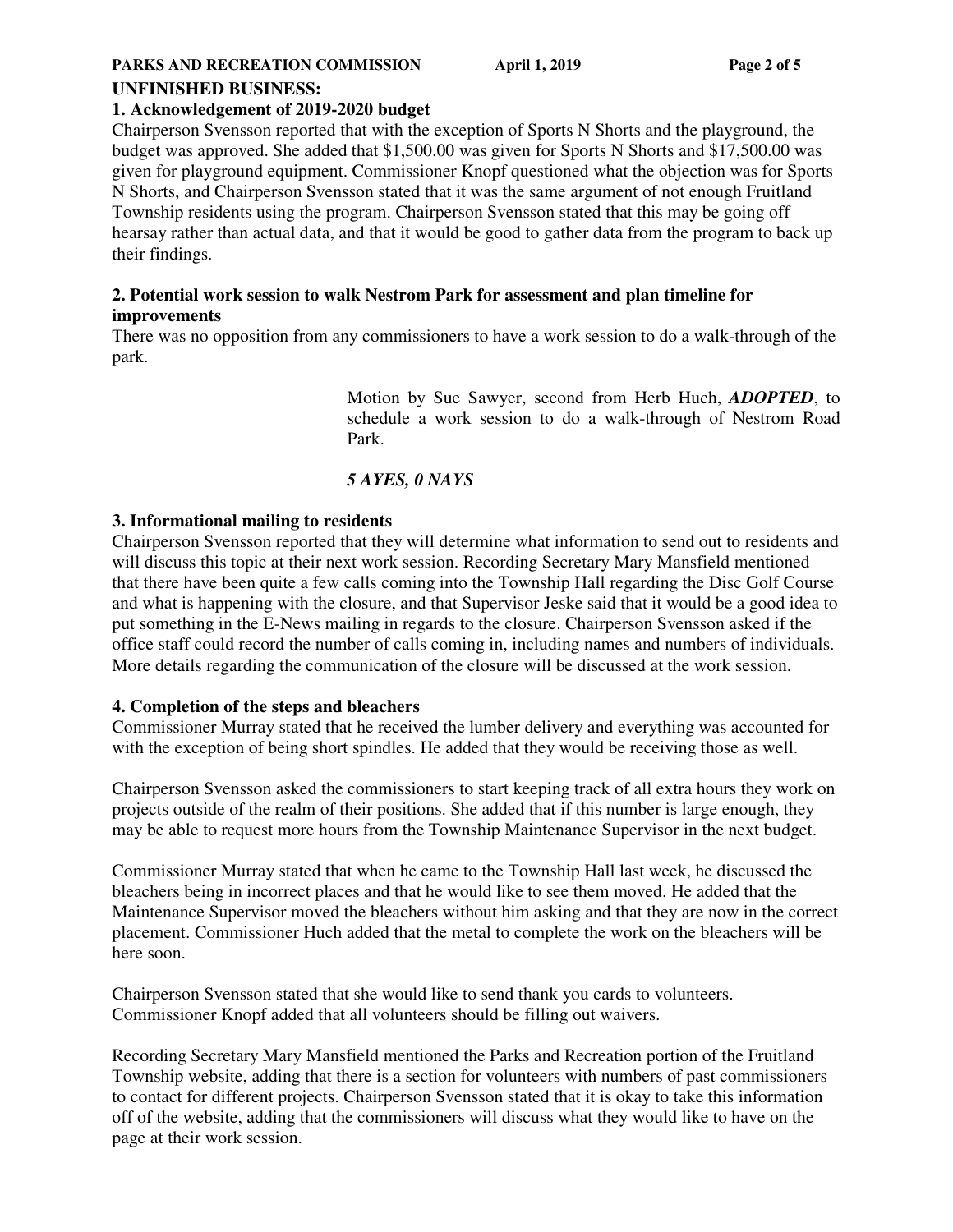### **PARKS AND RECREATION COMMISSION April 1, 2019 Page 3 of 5**

# **5. Update on seasonal closing of Disc Golf Course**

The commissioners reported that the Disc Golf Course sign has been removed, and notice of the closure has been posted. Commissioner Murray stated that a quick inventory of the baskets was taken when they were put into storage, and he submitted the sheet to Recording Secretary Mary Mansfield to place on record at the Township Hall.

# **6. Purchase and placements of cameras**

Chairperson Svensson stated that the cameras are not just for security, but to monitor the park and its use as well. Continued discussion regarding cameras will take place at the work session.

# **7. Update on grant applications**

Commissioner Knopf stated that working on the Master Plan and having that completed will give the Commission the chance to have their profile approved by the State of Michigan. Discussion took place regarding different grants through the Community Foundation, with the addition of being in communication with contacts at the Community Foundation to connect with them before applying for grants.

# **8. Review and revision of Master Plan with an articulation of mission, goals and objectives**

Chairperson Svensson stated that it would be beneficial to divide and review the sections individually and then bring their ideas and opinions to a meeting. Commissioner Knopf will review sections one and two, Commissioner Huch will review sections three and four, Chairperson Svensson will review sections five and six, Commissioner Sawyer will review sections seven and eight, and Commissioner Murray will review section nine.

# **9. Specific goals and objectives for 2019**

Chairperson Svensson reported that some of these were set with the 2019-2020 budget. She added that the commissioners need to do a walk through of the park first. Commissioner Huch added that this needs to be done, and that they need to itemize everything, take pictures, and take and inventory of what needs to be completed. The Commission decided to discuss this at their work session and complete the project during their walk through.

# **10. Natural Resource Survey progress**

Chairperson Svensson stated that she received information from Shawna that she should have her information completed and to the Commission as early as the beginning of April. Chairperson Svensson asked if any of the commissioners would like to follow up with Shawna Meyer regarding the completion of the Natural Resource Survey, and Commissioner Knopf stated that she would follow up with her.

# **11. Baseball field**

Commissioner Murray stated that the baseball field capping is about half way completed. He added that is very hard to work with due to it being cut and left for the winter. This caused the capping to curl up tightly inside itself, making it difficult to handle. Commissioner Huch asked why it is so difficult to work with, and Commissioner Murray added that it is not actually fence capping that was purchased, so it's technically not the right product. It was discussed that the wrong product was purchased because it would be a cost savings, but the commissioners who have worked on the capping stated that it's very difficult to work with.

# **12. Sports N Shorts**

Commissioner Svensson said that there was a solid rationale as to why the program was good for the Township as a whole. She added that there is a minimum of \$3,000.00 to hold the program at Nestrom Road Park, and that she would like to possibly look into getting donations for the other \$1,500.00 so they are able to still host Sports N Shorts in Fruitland Township in an effort to show the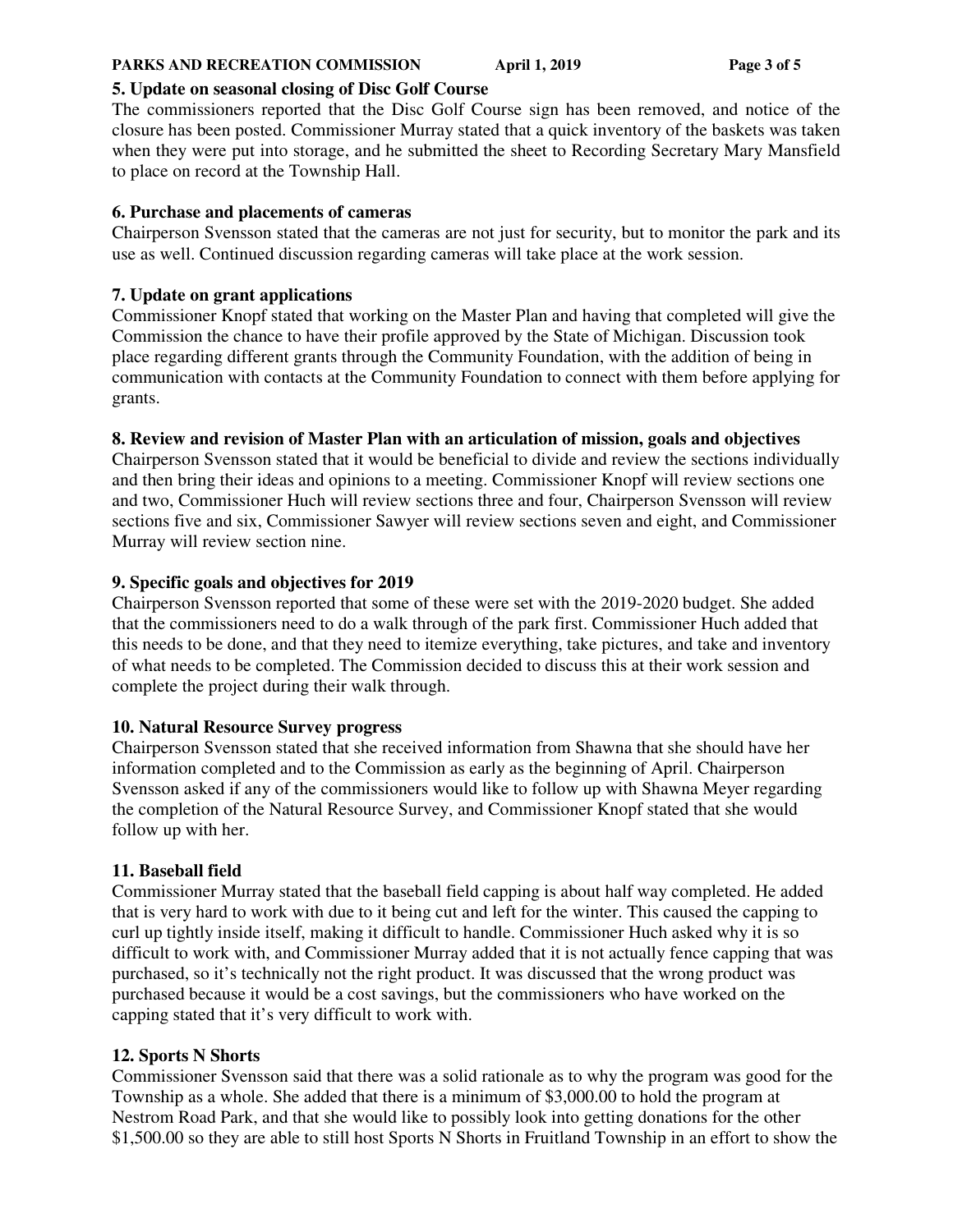#### **PARKS AND RECREATION COMMISSION April 1, 2019 Page 4 of 5**

Township Board the importance of the program. She asked Commissioner Knopf what the protocol is for inclement weather, as well as if there is a chance of getting documentation from previous years regarding the number of individuals registered, and it is going to be looked into. Commissioner Knopf stated that the group was here only a few days last year, and she added that she would like to look into having a volunteer come in to teach them pickleball, and possibly even have something for the Township residents to learn about the game. All commissioners agreed that looking into donations would be a good idea so that Sports N Shorts can be hosted at Nestrom Road Park. Commissioner Murray added that it might be a good idea to replace the Disc Golf Course pictures with the flyer for Sports N Shorts on the Parks and Recreation page of the Township website.

> Motion by Lynn Knopf, second from Bob Murray, *ADOPTED* to support the concept of seeking an additional \$1,500.00 in order to sponsor the program*.*

## *5 AYES, 0 NAYS*

### **13. Meeting start time**

Chairperson Svensson stated that with so much work for the Commission to do, it would be a good idea to start meetings at an earlier time. Concerns were mentioned of people not being able to attend, and it was mentioned that the Township Board meets as early as 5:00p.m., and that people come to meetings when they are interested.

> Motion by Deb Svensson, second from Herb Huch, *ADOPTED* to change the Parks and Recreation Commission meeting time to 5:30p.m*.*

### *5 AYES, 0 NAYS*

### **NEW BUSINESS:**

 Motion by Deb Svensson, second from Herb Huch, *ADOPTED* to make the budget amendments that were under budgeted.

## *5 AYES, 0 NAYS*

## **PUBLIC COMMENT:**

- 1. Carlet Mitenbuler, 4623 Nestrom Road mentioned it would be a good idea to inform The White Lake Beacon of the meeting time change, as well as information regarding Oak Wilt and it's spread north of Norton Shores.
- 2. Bob Penney, 5830 Duck Lake Road stated that sap is running from the trees, and it would be a good idea to alert the Township residents of this and about Oak Wilt so people are not cutting/trimming.
- 3. Terrie Hampel, 6171 Duck Lake Road she mentioned that there will be a fundraiser on May  $15<sup>th</sup>$ for the Friends of the Fruitland Township Trails.

## **COMMISSIONER'S COMMENTS:**

Commissioner Murray thanked Chairperson Svensson for a job well done with the budget presentation to the Township Board. He added that it was very professionally done and that he appreciated all of the time and attention she put in.

Chairperson Svensson stated that she would like the Commission to continue to increase communication with the Township.